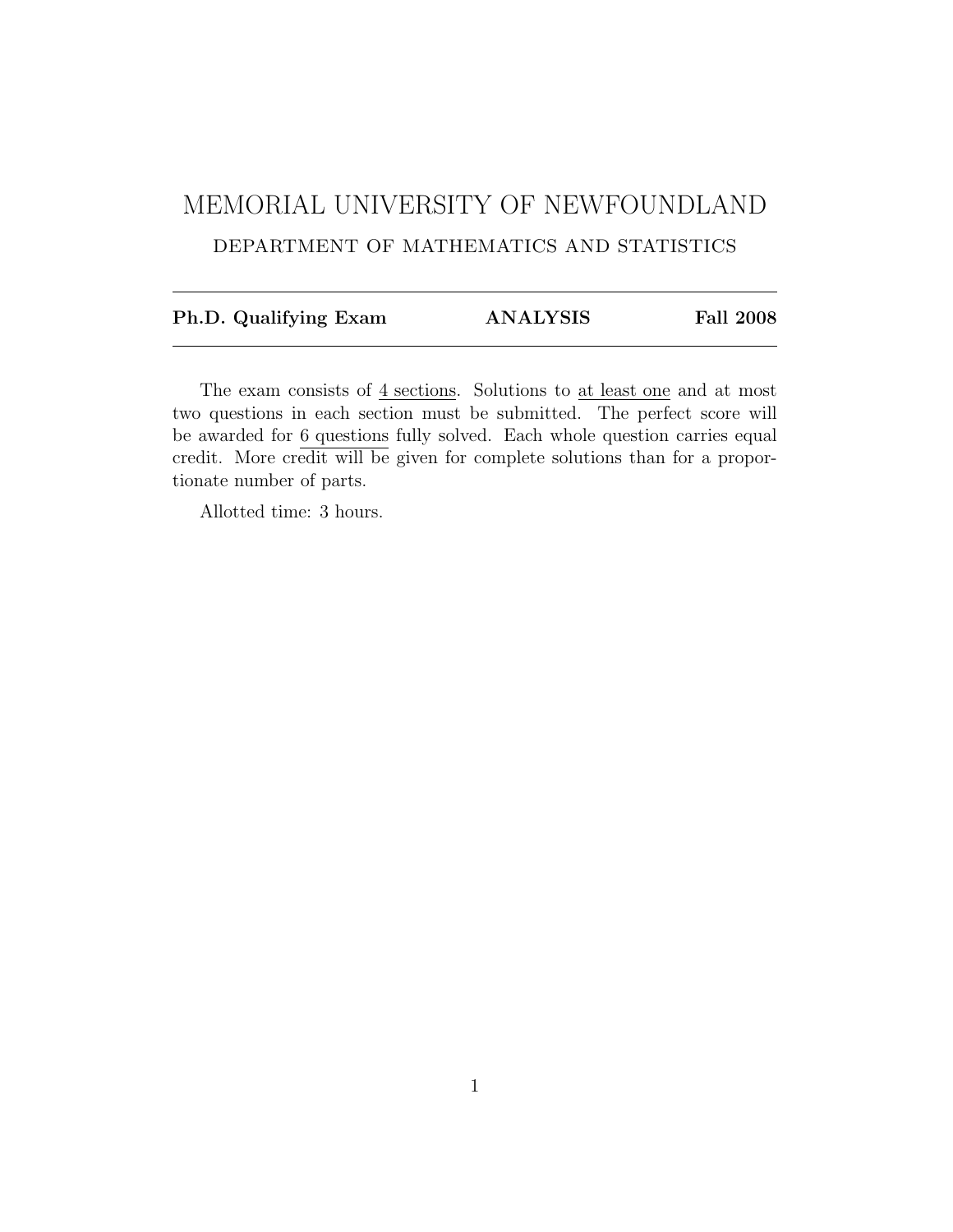#### Part A: Real Analysis

A1. Consider the series

$$
\sum_{n=1}^{\infty} \frac{(-1)^n}{n} x^n.
$$
 (1)

(a) Determine for which values of  $x \in \mathbb{R}$  the series (1) converges and for which  $x \in \mathbb{R}$  it converges absolutely.

(b) Prove that the series (1) converges uniformly on [0, 1].

(c) Suppose  $x \in [0,1]$ . Let  $S(x)$  denote the sum of the series (1) and let  $S_n(x)$  denote the *n*-th partial sum. Prove that if  $x_n \to 1^-$ , then  $S_n(x_n) \to S(1)$  as  $n \to \infty$ .

- (d) Evaluate  $S(1)$ .
- **A2.** (a) Let  $f(x)$  be a real-valued function defined on some subset of  $\mathbb{R}^n$ . Give definitions of the following:
	- $f(x)$  is continuous at the point  $x^* \in \mathbb{R}^n$ ;
	- $f(x)$  is continuous in the domain  $D \subset \mathbb{R}^n$ ;
	- $f(x)$  is differentiable at the point  $x^* \in \mathbb{R}^n$ .

(b) Suppose  $f(x)$  is differentiable at  $x^* \in \mathbb{R}^n$  and  $f(x^*) = 0$ . Prove that if  $n > 1$ , then

$$
\liminf_{x \to x^*} \frac{|f(x)|}{\|x - x^*\|} = 0.
$$

(c) Does the statement (b) hold true in the case  $n = 1$ ? Explain your answer.

**A3.** (a) Define the improper Riemann integral  $\int$  $\mathbb{R}^2$  $f(x, y) dx dy$ .

(b) Show that the Riemann integral

$$
\iint_{\mathbb{R}^2} (x^2 + y^2 + 1)^{-s} dx dy \qquad (s \in \mathbb{R})
$$

exists if and only if  $s > 1$ .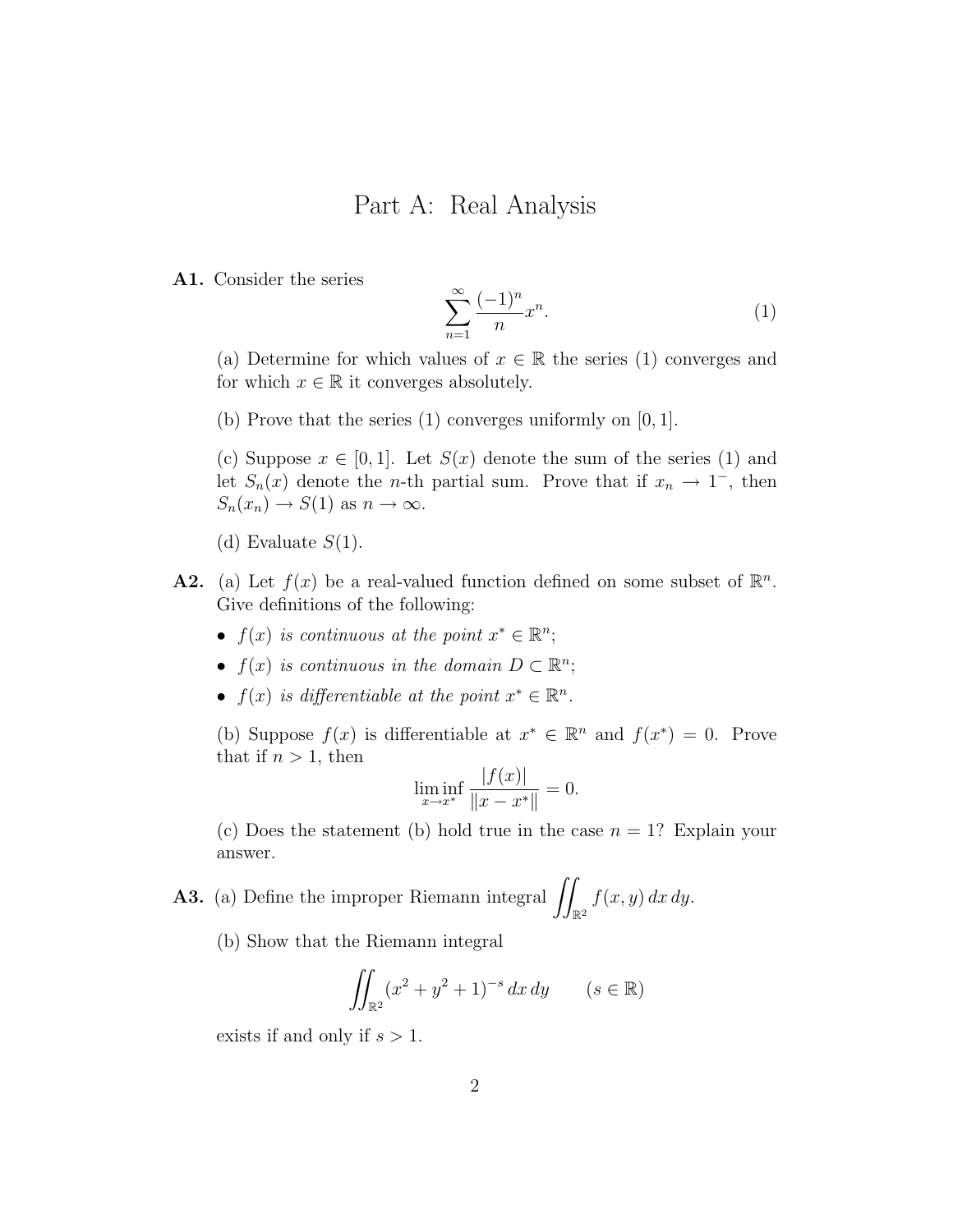#### Part B: Measure and Integration

- **B1.** (a) Suppose  $f(x)$  is Lebesgue integrable on [0, 1]. Show that the following statements are equivalent:
	- (a)  $\int_E f = 0$  for each open set  $E \subset [0, 1]$ ;
	- (b)  $\int_E f = 0$  for each measurable set  $E \subset [0, 1]$ ;
	- (c)  $f(x) = 0$  for almost every  $x \in [0, 1]$ .
- B2. (a) State the Monotone Convergence Theorem for nonnegative measurable functions.

(b) Let N be a positive integer. Prove that for any  $x \in (0, N)$  the sequence  $\left\{ \left(1 - \frac{x}{n}\right) \right\}$  $\left(\frac{x}{n}\right)^n$ ,  $n = N, N + 1, N + 2, \ldots$ , is increasing. [Suggestion: Use logarithmic differentiation.]

(c) Use (a) and (b) to prove that for any  $f \geq 0$  defined on  $[0, \infty)$  and such that  $f(x)e^{-x}$  is integrable the following holds:

$$
\lim_{n \to \infty} \int_0^n \left(1 - \frac{x}{n}\right)^n f(x) dx = \int_0^\infty e^{-x} f(x) dx.
$$
  
Suggestion: Consider  $g_n(x) = \begin{cases} f(x)(1 - x/n)^n, & 0 < x < n \\ 0, & x > n \end{cases}$ .

**B3.** (b) Suppose f is a bounded function on  $[0, 2\pi]$  and  $A \subset [0, 2\pi]$  is a measurable set. Show, referring to appropriate facts or constructions of measure theory, that  $\forall \varepsilon > 0$  there exists a finite union U of open intervals such that

$$
\left| \int_{U} f - \int_{A} f \right| < \varepsilon.
$$

(b) Show (by calculation) that for any finite interval  $I \subset \mathbb{R}$ 

$$
\lim_{n \to \infty} \int_I \cos nx \, dx = 0.
$$

(c) Let  $A \subset [0, 2\pi]$  be a measurable set. Prove that

$$
\lim_{n \to \infty} \int_A \cos nx \, dx = 0.
$$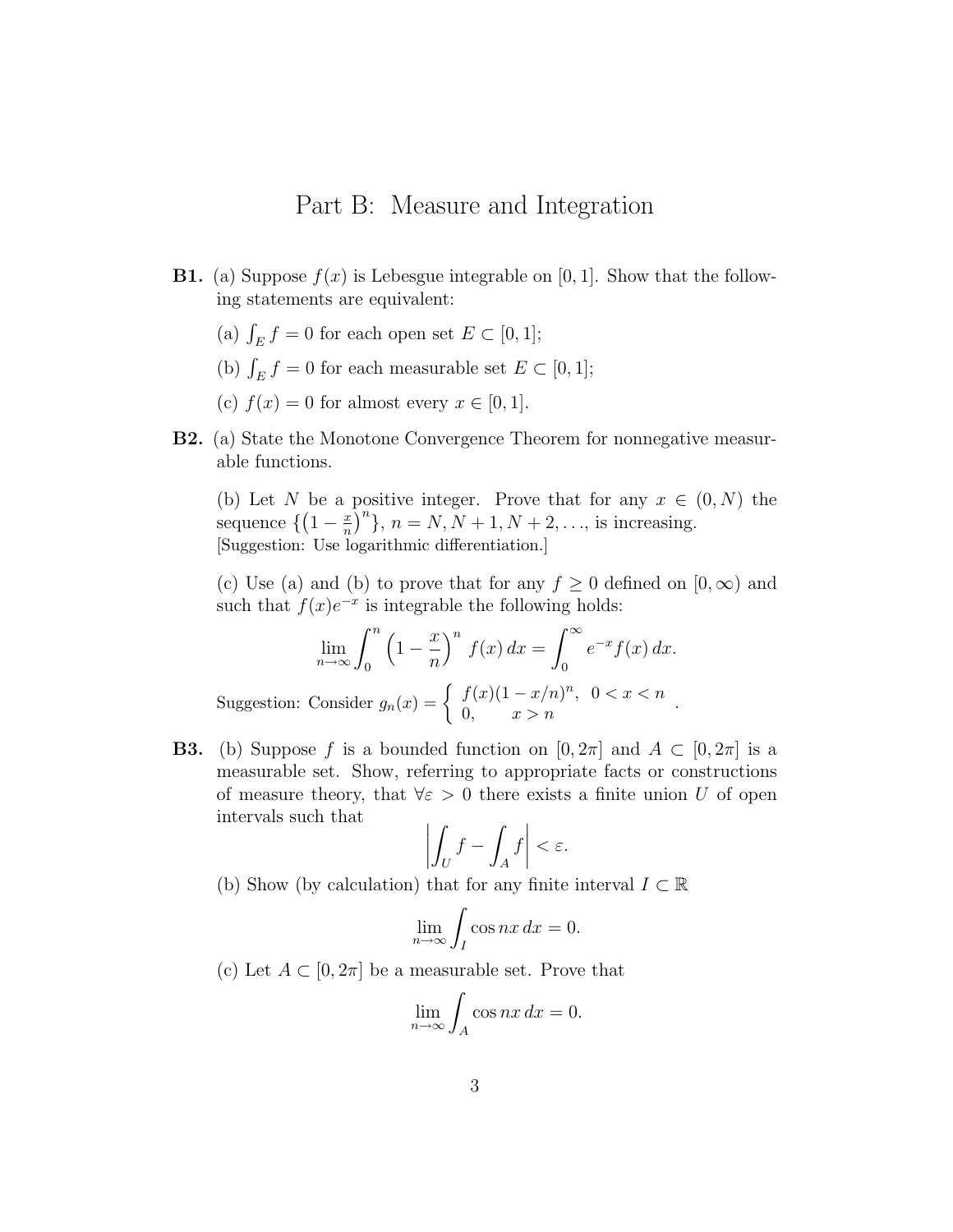## Part C: Complex Analysis

C1. (a) Explain why the following function is analytic in some neighborhood of 0 (including the point  $z = 0$ ):

$$
f(z) = \begin{cases} \frac{z}{e^z - 1}, & z \neq 0, \\ 0, & z = 0 \end{cases}
$$

.

(b) Find the radius of convergence of the Maclaurin series for the function  $f(z)$  defined in (a).

(c) Find all singular points of the function  $f(z)$  and determine their type: essential singularity, pole (of which order?), branch point, etc.

C2. (a) Find all values of the real and imaginary part of the multi-valued function  $\ln(x + iy)$  in terms of x and y.

(b) Show that the function  $arctan(y/x)$  is harmonic. Assume for simplicity that  $x, y > 0$  and consider the principal branch arctan $(y/x) \in$  $(0, \pi/2).$ 

(c) Prove that if a polynomial  $p(z)$  has zero of order n at  $z = z_0$  and no other zeros in the region  $|z - z_0| \le R$ , then

$$
\frac{1}{2\pi i} \oint\limits_{|z-z_0|=R} \frac{p'(z)}{p(z)} = n.
$$

**C3.** Prove that for any  $u \in (0, \pi/2)$ 

$$
\int_{0}^{2\pi} \frac{dt}{(1 + \cos u \cos t)^2} = \frac{2\pi}{\sin^3 u}
$$

Hint: The substitution  $\cos t = (z + z^{-1})/2$  results in a contour integral of a rational function.